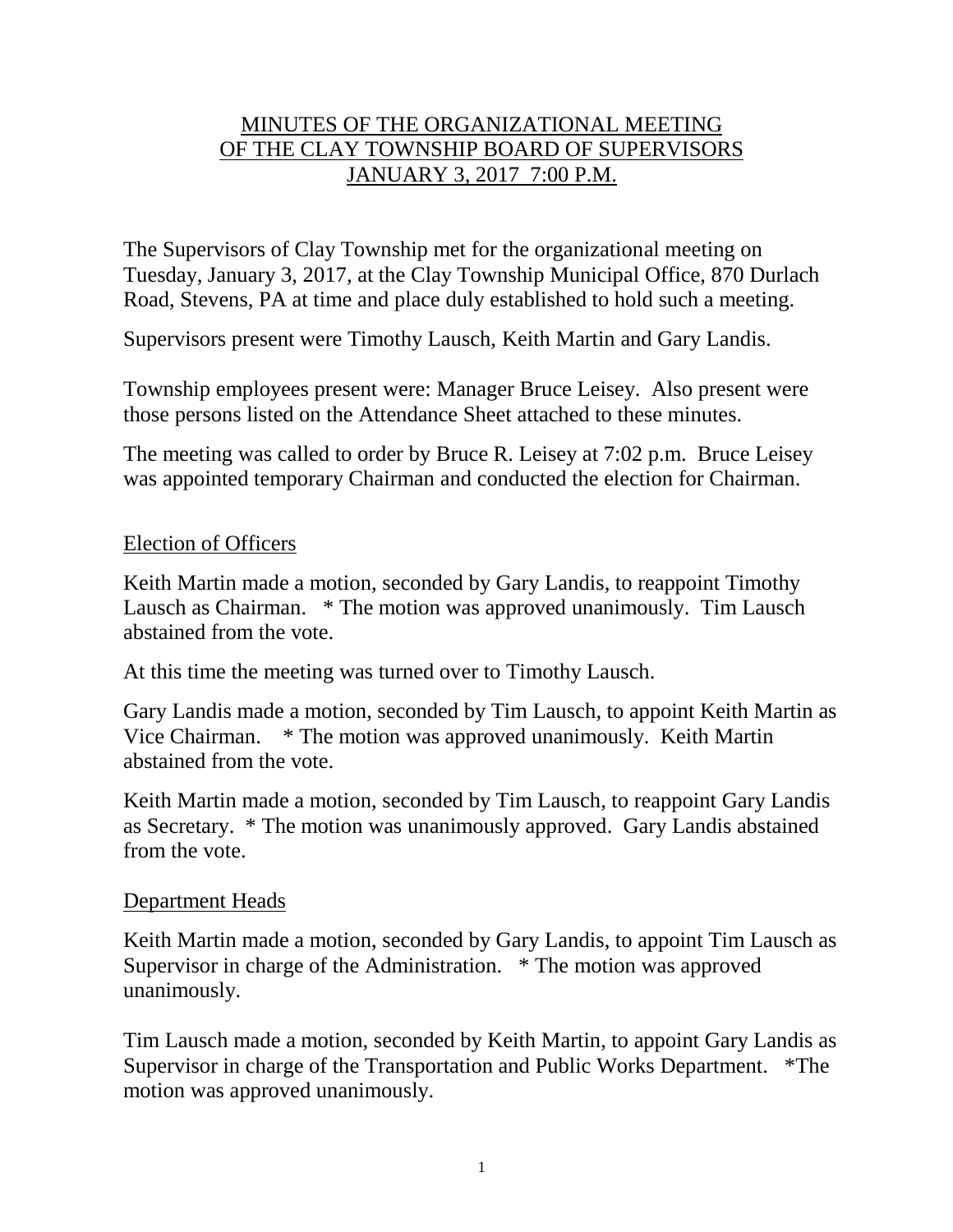Gary Landis made a motion, seconded by Tim Lausch to appoint Keith Martin in charge of the Police Department and Emergency Services. \* The motion was approved unanimously.

# Tax Rate

The Board of Supervisors acknowledged the tax rate at 1.3 mills. This rate was established at the December 31, 2008 Board of Supervisors meeting.

The Board of Supervisors acknowledged the Local Services Tax of \$52.00 per person earning over \$12,000 in Clay Township. This rate was established at the December 8, 2008 Board of Supervisors meeting.

# Banking Institution

Gary Landis made a motion, seconded by Keith Martin, to appoint BB&T, as the Clay Township Banking institution for all General and Recreation funds, and for the Sewer Fund checking account and Capital Improvement account for the year of 2017, and to authorize Keith Martin, Bruce R. Leisey and Gary Landis to cosign checks and to require two signatures on all checks. \* The motion was approved unanimously.

Gary Landis made a motion, seconded by Keith Martin, to reappoint PLIGIT as the Clay Township Banking Institution for Liquid Fuels Funds for the year 2017, and to authorize Keith Martin, Bruce R. Leisey and Gary Landis to co-sign checks and to require two signatures on all checks. \* The motion was approved unanimously.

#### Township Solicitor

Gary Landis made a motion, seconded by Keith Martin, to reappoint the firm of Mejia Law Group with Jennifer Mejia as the Township Representative, as the Clay Township Solicitor for 2017. The firm will be paid rates noted in the agenda. \* The motion was approved unanimously.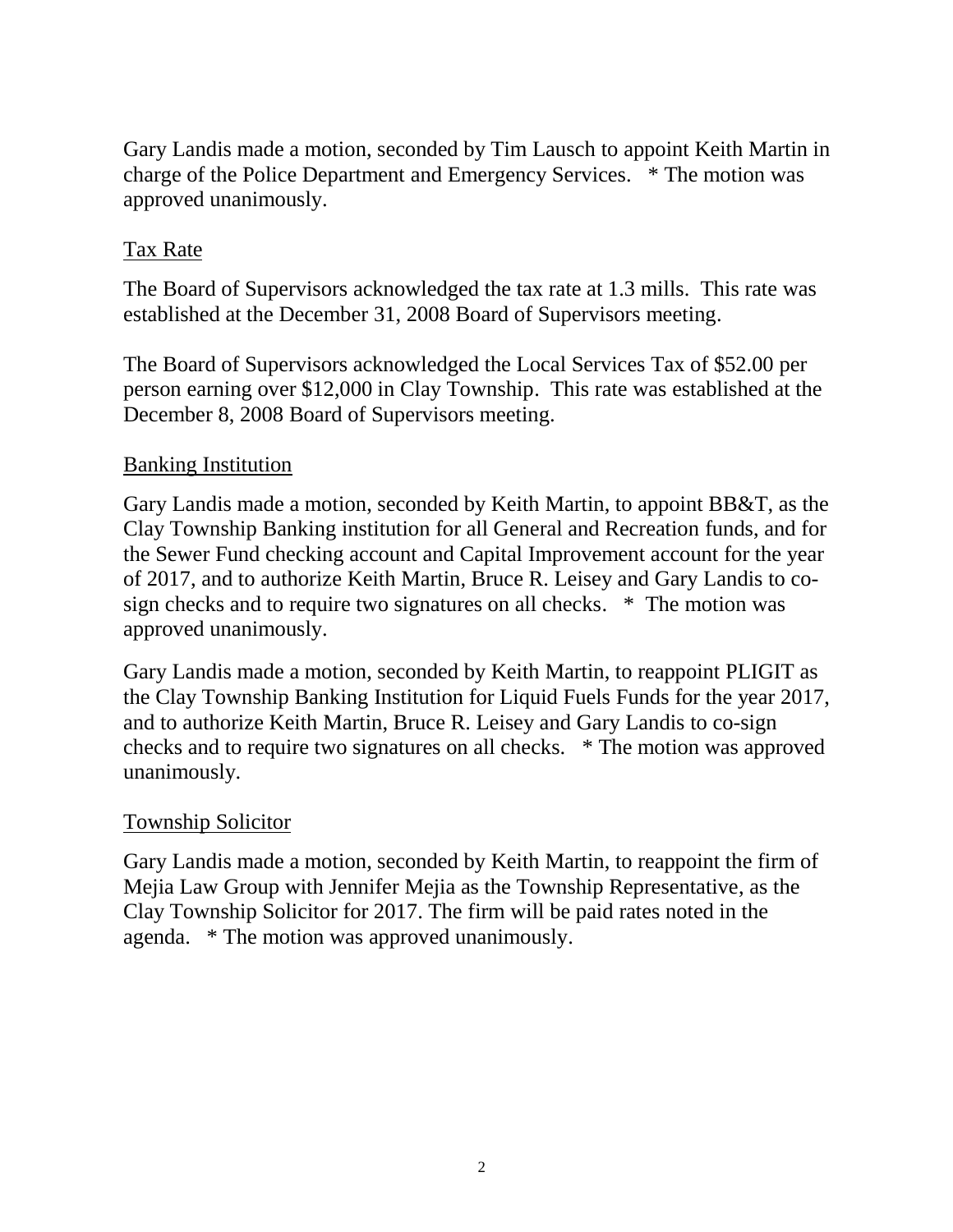# Engineering Firm

Keith Martin made a motion, seconded by Gary Landis, to reappoint Hanover Engineering Associates as the Clay Township engineer for 2017. Robert Lynn will be the Township's representative at the attached rates. \* The motion was approved unanimously.

# Township Manager/Treasurer/Assistant Secretary

Keith Martin made a motion, seconded by Gary Landis, to reappoint Bruce Leisey as Township Manager/Treasurer/Assistant Secretary for 2017. \*The motion was approved unanimously.

# Roadmaster

Keith Martin made a motion, seconded by Gary Landis, to reappoint Earl Stauffer as Township Roadmaster for 2017. \*The motion was approved unanimously.

### Sewage Enforcement Officer

Keith Martin made a motion, seconded by Gary Landis, to reappoint Marvin Stoner as Clay Township's Sewage Enforcement Officer and Dale High as Alternative Sewage Enforcement Officer for 2017 at the rate of \$200 per perk and probe, \$100 per permit and \$50 per hour for other work. \* The motion was approved unanimously.

#### Sewage Treatment Operator

Keith Martin made a motion, seconded by Gary Landis, to reappoint Clean Water, Inc. as operator for the Hopeland Wastewater Treatment Plant for 2017, at the same rate as 2016. \* The motion was approved unanimously.

# Assistant Zoning Officer/ Permit Officer

Keith Martin made a motion, seconded by Gary Landis, to appoint Thomas Zorbaugh as Zoning Officer and Bruce Leisey as Assistant Zoning Officer/ Permit Officer for 2017. \* The motion was approved unanimously.

Building permit applications will be handled through the Township Office and are available Monday through Friday 8:00 AM – 4:30 PM and via online.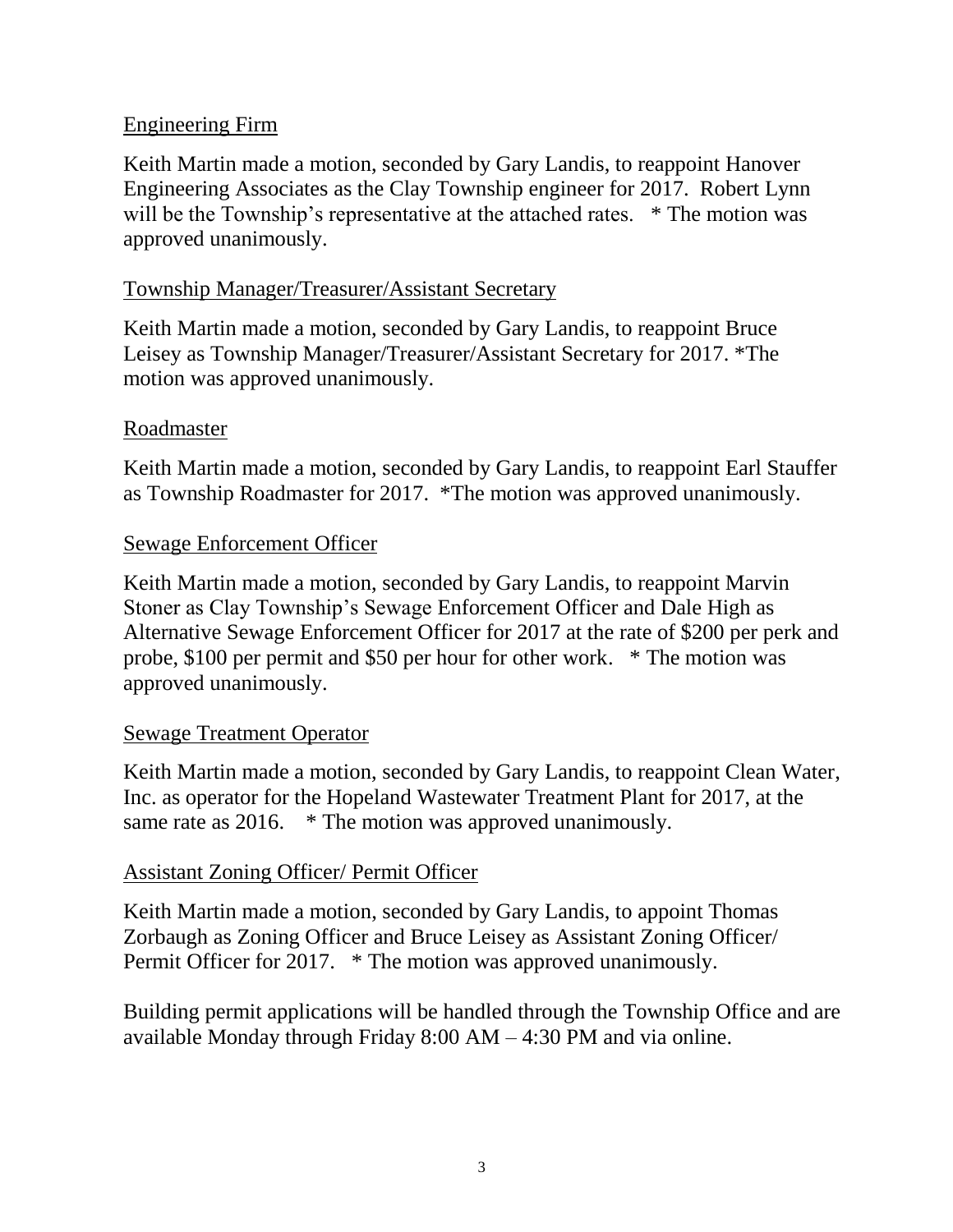### Vacancy Board

Keith Martin made a motion, seconded by Gary Landis, to reappoint Roger Kline, 650 Ridgeview Drive, Ephrata, PA to the Vacancy Board for 2017. \* The motion was approved unanimously.

### Planning Commission

Keith Martin made a motion, seconded by Gary Landis, to reappoint Clair Beyer, 401 Middlecreek Road, Lititz to a four year term on the Planning Commission which expires December 31, 2020. \* The motion was approved unanimously.

# Board of Appeals

Keith Martin made a motion, seconded by Gary Landis, to reappoint Jonathan Zimmerman, 1590 Furnace Hill Road, Stevens, PA, 17578 and Marvin Martin, 250 W Mt Airy Road, Stevens, PA, 17578 to the Board of Appeals and Charles Sheidy as Appeals Board Solicitor. \* The motion was approved unanimously.

#### Zoning Hearing Board

Keith Martin made a motion, seconded by Gary Landis, to reappoint Earl Ray Zimmerman, 730 Flintstone Road, Ephrata PA 17522, to a three year term on the Zoning Hearing Board which expires on December 31, 2019. \* The motion was approved unanimously.

# Park and Rec Board

Keith Martin made a motion, seconded by Gary Landis, to reappoint Mike Boyer, 236 W Girl Scout Road, Stevens, to a five year term on the Park and Rec Board which expires on December 31, 2021. \* The motion was approved unanimously.

# Building Inspector/Code Official

Keith Martin made a motion, seconded by Gary Landis, to reappoint Randy Mauer as Building Code Official and Associated Building Inspectors as Clay Township's building inspectors for 2017 at the current rates. \* The motion was approved unanimously.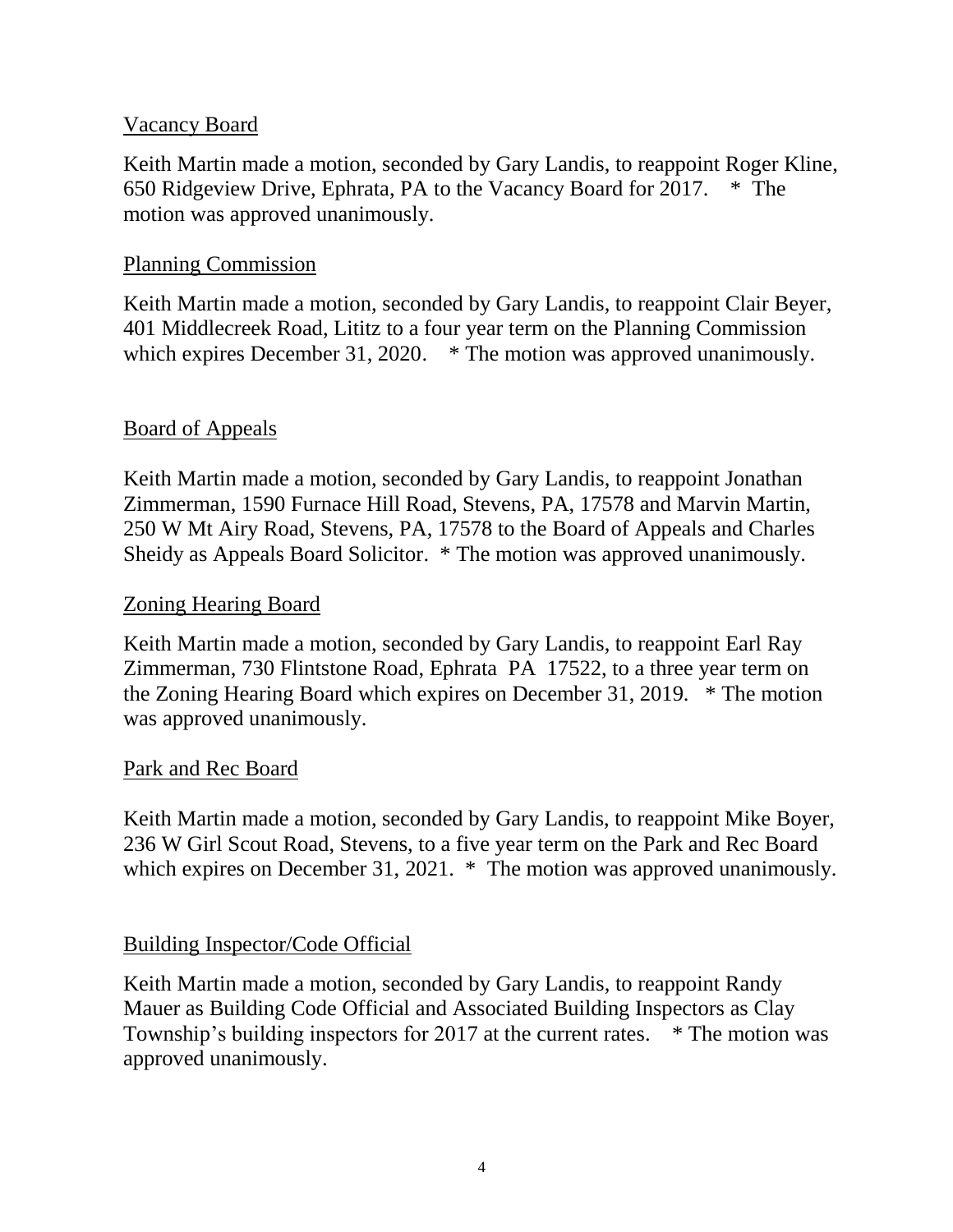# Redevelopment Authority

Keith Martin made a motion, seconded by Gary Landis, to reappoint Thomas Zeager as citizen representative to the Lancaster County Redevelopment Authority for 2016. \* The motion was approved unanimously.

### Mileage Rate

Keith Martin made a motion, seconded by Gary Landis to set the mileage rate for business use of personal vehicles at the maximum allowable not itemized reimbursement IRS rate which is currently set at \$.535 per mile. \* The motion was approved unanimously.

### Meeting Schedule

Gary Landis made a motion, seconded by Keith Martin, to maintain the following meeting schedule for 2017. Board of Supervisors  $-2<sup>nd</sup>$  Monday and 3<sup>rd</sup> Tuesday AM; Zoning Hearing Board  $-1^{st}$  Thursday; Planning Commission  $-4^{th}$  Monday; and Park and Recreation the 1<sup>st</sup> Tuesday of each month as printed on the attached sheet. \* The motion was approved unanimously.

#### Establish Fees

Gary Landis made a motion, seconded by Keith Martin, to adopt the Clay Township Schedule of Fees as included in the packets. \* The motion was approved unanimously.

#### Employee Salaries

Gary Landis made a motion, seconded by Keith Martin, to approve 2017 employees' salaries as follows. \* The motion was approved unanimously

| Earl Stauffer                              | \$28.70/hour                                            |
|--------------------------------------------|---------------------------------------------------------|
| Gary Calik                                 | \$25.50/hour                                            |
| <b>Bruce Leisey</b>                        | \$2,761.62 bi-weekly                                    |
| Wendy Hackman                              | \$16.71/hour                                            |
| <b>Trudy Fritz</b>                         | \$15.75/hour, part time                                 |
| <b>Marvin Stoner</b>                       | \$200 per perk and probe, \$100 per permit and \$50 per |
|                                            | hour for other work performed                           |
| PT Lawn Maint                              | $14.00/h$ our                                           |
| PT Summer Road Maint 12.00/hour (Seasonal) |                                                         |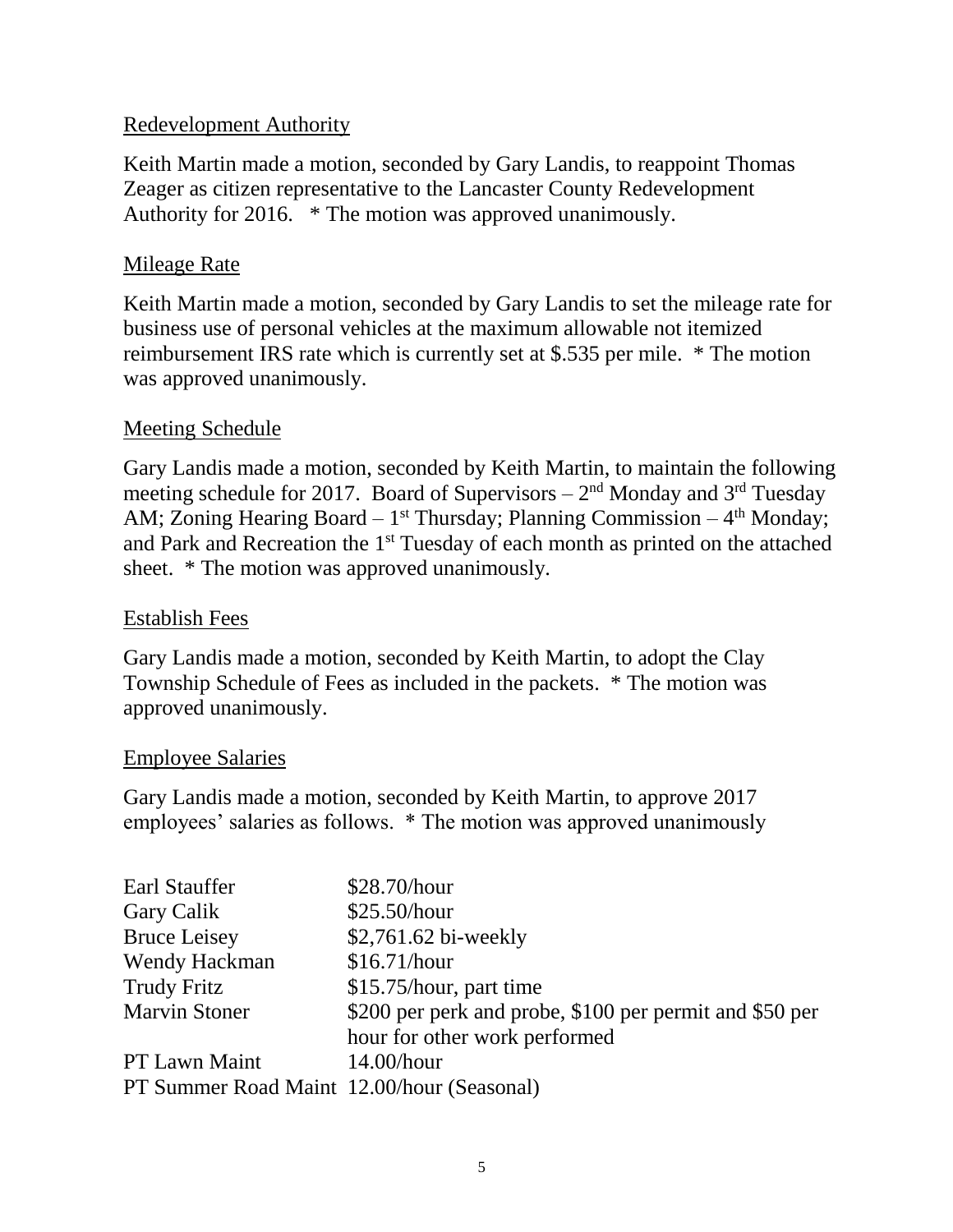### Part-Time Snow Removal – Personnel / Rate

Gary Landis made a motion, seconded by Keith Martin, to reappoint on a parttime as-needed basis Samuel Eberly, 135 W Mt Airy Road, Stevens at a rate of \$19.00/hour and Don Moyer, 565 Hopeland Road, Stevens at a rate of \$18.00/hour for snow removal and road maintenance in 2017. \* The motion was approved unanimously.

# Authority to Employ Supervisors

Keith Martin made a motion, seconded by Gary Landis, to authorize the employment of the Supervisors to perform Public Works duties, Clerical duties, mobile home park inspections and stormwater inspections at a rate set by the Auditors. \* The motion was approved unanimously.

### Treasurer's Bond

Gary Landis made a motion, seconded by Keith Martin, to maintain the Treasurer's Bond amount at \$1,000,000. \* The motion was approved unanimously.

#### Public Officials' Bond

Gary Landis made a motion, seconded by Keith Martin, to maintain the Public Official's Bond amount at \$350,000. \* The motion was approved unanimously.

#### Delegates to PA State Association of Township Supervisors Annual Convention

Keith Martin made a motion, seconded by Tim Lausch, to reappoint Bruce Leisey as voting delegate and Gary Landis as alternate voting delegate for the PSATS annual convention. \* The motion was approved unanimously.

#### Employee Holidays

Keith Martin made a motion, seconded by Gary Landis, to approve the 2017 holiday schedule for the employees as printed and attached. \* The motion was approved unanimously.